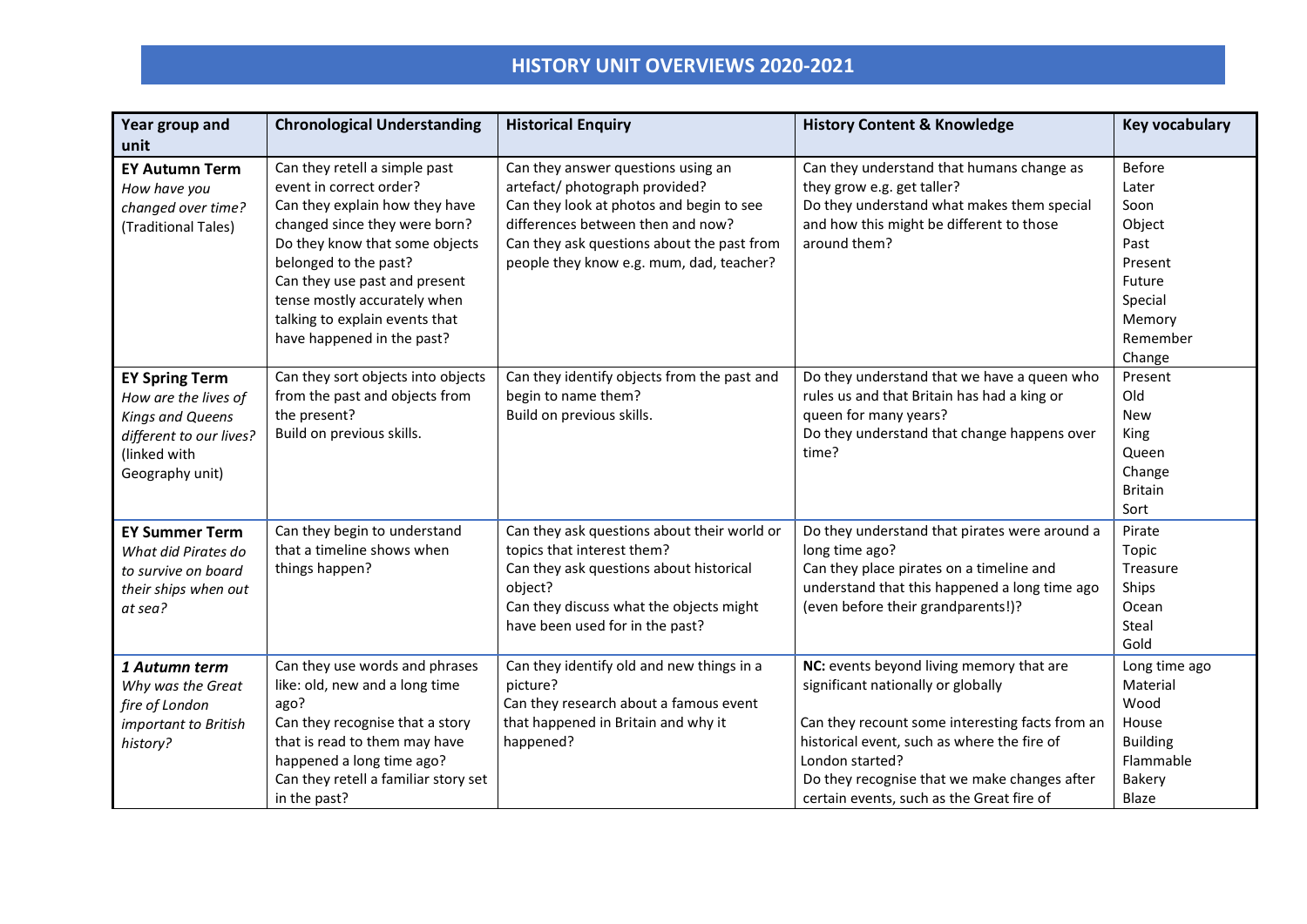|                                                                                                                   |                                                                                                                                                                                                                                                                                                                   |                                                                                                                                                                                                                                                                          | London, because of what happened many years                                                                                                                                                                                                                                                                                                                                                                                                                            | Inferno                                                                                                                                                                                            |
|-------------------------------------------------------------------------------------------------------------------|-------------------------------------------------------------------------------------------------------------------------------------------------------------------------------------------------------------------------------------------------------------------------------------------------------------------|--------------------------------------------------------------------------------------------------------------------------------------------------------------------------------------------------------------------------------------------------------------------------|------------------------------------------------------------------------------------------------------------------------------------------------------------------------------------------------------------------------------------------------------------------------------------------------------------------------------------------------------------------------------------------------------------------------------------------------------------------------|----------------------------------------------------------------------------------------------------------------------------------------------------------------------------------------------------|
| 1 Summer term<br>How have transport<br>methods changed<br>and what effect does<br>this have on people's<br>lives? | Can they put up to three objects<br>in chronological order (recent<br>history)?<br>Can they tell me about things<br>that happened when they were<br>little?                                                                                                                                                       | Can they give a plausible explanation about<br>what an object was used for in the past?<br>Can they ask and answer questions about<br>old and new objects?<br>Can they begin to identify the main<br>differences between old and new objects?                            | ago?<br>NC: changes within living memory. Where<br>appropriate, these should be used to reveal<br>aspects of change in national life<br>Do they appreciate that some famous people<br>have helped our lives be better today?<br>Begin to make reference to Morton Peto                                                                                                                                                                                                 | Transport<br>Steam train<br>Horse and carriage<br>Motorways<br>Road links<br>Travel<br>Timeline<br>Similarity<br><b>Differences</b>                                                                |
| 2 Autumn term<br>How did Mary<br>Seacole & Florence<br>Nightingale<br>contribute to the<br>Crimean war?           | Can they use phrases to indicate<br>time (see vocabulary list)?<br>Can they use the words past and<br>present correctly?<br>Can they use a range of<br>appropriate words and phrases to<br>describe the past?<br>Can they sequence a set of events<br>in chronological order and give<br>reasons for their order? | Can they answer questions by using a<br>specific source, such as an information<br>book?<br>Can they research the life of a famous Briton<br>from the past using different resources to<br>help them?<br>Can they sort sources between primary and<br>secondary sources? | NC: the lives of significant individuals in the past<br>who have contributed to national and<br>international achievements. Some should be<br>used to compare aspects of life in different<br>periods.<br>Can they recount the life of someone famous<br>from Britain who lived in the past giving<br>attention to what they did earlier and what they<br>did later?<br>Can they recount some key facts about a person<br>from the past and begin to make comparisons? | <b>Before</b><br>After<br>Chronological order<br>Source<br>Briton (the person)<br>Comparison<br>Crimean war<br><b>Nurse</b><br>Treatment<br>Female<br>Conditions<br>Equality<br><b>Battlefield</b> |
| 2 Summer term<br>Why was Morton<br>Peto remembered as<br>'the maker of modern<br>Lowestoft'?                      | Can they use words and phrases<br>like: before I was born, when I<br>was younger?<br>Can they sequence a set of events<br>in chronological order and use<br>this to create a timeline?                                                                                                                            | Can they find out something about the past<br>by talking to an older person?<br>Can they research the life of someone who<br>used to live in their area using the Internet<br>and other sources to find out about them?                                                  | NC: significant historical events, people and<br>places in their own locality.<br>Can they explain how their local area was<br>different in the past?<br>Can they give examples of things that are<br>different in their life from that of their<br>grandparents when they were young?<br>Can they explain why Britain has a special<br>history by naming some famous events and<br>some famous people and what they did for their<br>local area?                      | Legacy<br>Modern<br>Local area<br>Esplanade<br>Rail network<br>East Anglia<br>Import<br>Export<br>Archive<br>Labour<br>Harbour<br>Luxury                                                           |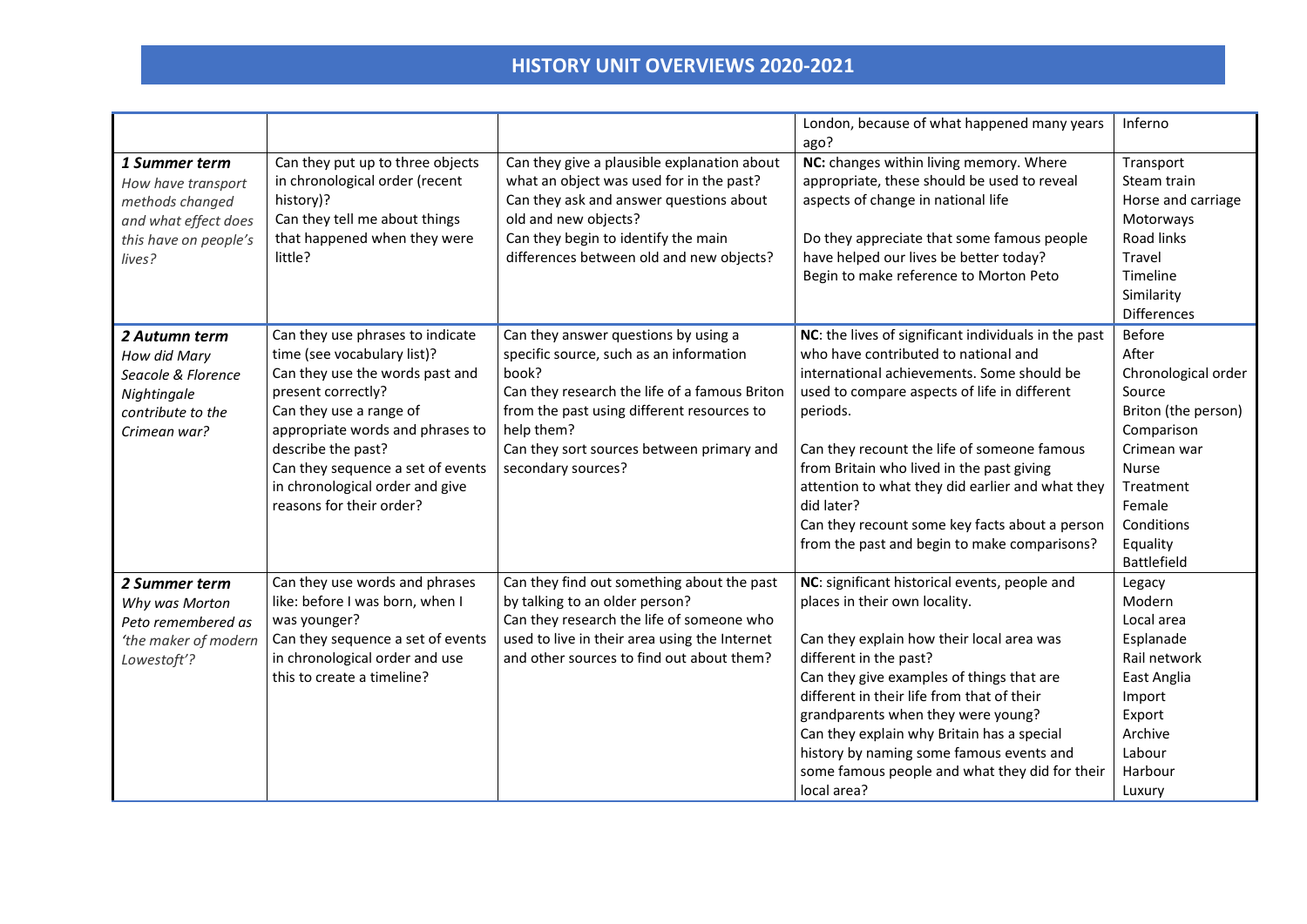|                                                                                                                                                      |                                                                                                                                                                                                                                                                                                                                                                           |                                                                                                                                                                                                                                                                                                                                             |                                                                                                                                                                                                                                                                                                                                                                                                                                                                    | Holiday trade                                                                                                                                                |
|------------------------------------------------------------------------------------------------------------------------------------------------------|---------------------------------------------------------------------------------------------------------------------------------------------------------------------------------------------------------------------------------------------------------------------------------------------------------------------------------------------------------------------------|---------------------------------------------------------------------------------------------------------------------------------------------------------------------------------------------------------------------------------------------------------------------------------------------------------------------------------------------|--------------------------------------------------------------------------------------------------------------------------------------------------------------------------------------------------------------------------------------------------------------------------------------------------------------------------------------------------------------------------------------------------------------------------------------------------------------------|--------------------------------------------------------------------------------------------------------------------------------------------------------------|
| 3 Autumn term<br>How did life change<br>for people from the<br>Stone Age to the Iron<br>ages?                                                        | Can they describe events and<br>periods using the words: BC, AD<br>and decade?<br>Can they describe events from<br>the past using dates when things<br>happened?<br>Can they describe events and<br>periods using the words: ancient<br>and century?<br>Can they use a timeline within a<br>specific time in history to set out<br>the order things may have<br>happened? | Do they recognise the part that<br>archaeologists have had in helping us<br>understand more about what happened in<br>the past?<br>Can they use various sources to piece<br>together information about a period in<br>history?<br>Can they, through research, identify<br>similarities and differences between given<br>periods in history? | NC: changes in Britain from the Stone Age to<br>the Iron Age<br>Can they explain how daily life changed for<br>people from the Stone age to Iron age?<br>Do they appreciate that the early Brits would<br>not have communicated as we do or have<br>eaten as we do?<br>Can they begin to picture what life would have<br>been like for the early settlers?<br>Do they realise that tribes in the past would<br>have fought fiercely, using hand to hand<br>combat? | <b>BC</b><br>AD<br>Decade<br>Ancient<br>Century<br>Stone age<br>Bronze age<br>Iron age<br>Archeologist<br>Geologist<br>Artefact<br>Flint<br>Tribe<br>Extinct |
| 3 Summer term<br>How and when did<br>the first ancient<br>civilisations appear?<br>What were the<br>achievements of the<br><b>Ancient Egyptians?</b> | Can they use their mathematical<br>knowledge to work out how long<br>ago events would have<br>happened?<br>Can they use a timeline within a<br>specific time in history to<br>understand when events from<br>the past took place and their<br>relationship with other events?                                                                                             | Can they use various sources of evidence to<br>answer questions?<br>Can they research a specific event from the<br>past?<br>Can they use their 'information finding'<br>skills in writing to help them write about<br>historical information?                                                                                               | NC: the achievements of the earliest<br>civilizations - an overview of where and when<br>the first civilizations appeared and a depth<br>study of Ancient Egypt<br>Can they suggest why certain events happened<br>as they did in history?<br>Can they suggest why certain people acted as<br>they did in history?                                                                                                                                                 | Civilisation<br>Achievements<br>Relationship<br>Primary sources<br>Secondary sources<br>Excavated<br>Preserve<br>Hieroglyph<br>Sarcophagus<br>Tomb           |
| 4 Autumn term<br>How did the<br>achievements of the<br><b>Ancient Greeks</b><br>influence the world<br>today?                                        | Can they place periods of history<br>on a timeline showing different<br>periods of time? (like the Ancient<br>Egyptians)                                                                                                                                                                                                                                                  | Can they research what it was like for a<br>child in a given period from the past and use<br>photographs and illustrations to present<br>their findings?<br>Can they communicate knowledge and<br>understanding orally and in writing and<br>offer points of view based upon what they<br>have found out?                                   | <b>NC:</b> Ancient Greece $-$ a study of Greek life and<br>achievements and their influence on the<br>western world<br>Can they explain how events from the past has<br>helped shape our lives?<br>Do they recognise that the lives of wealthy<br>people were very different from those of poor<br>people?                                                                                                                                                         | Influence<br>Period (of time)<br>Illustrations<br>Point of view<br>Wealthy<br>Slave<br>Olympics<br>Architecture<br>Tunic                                     |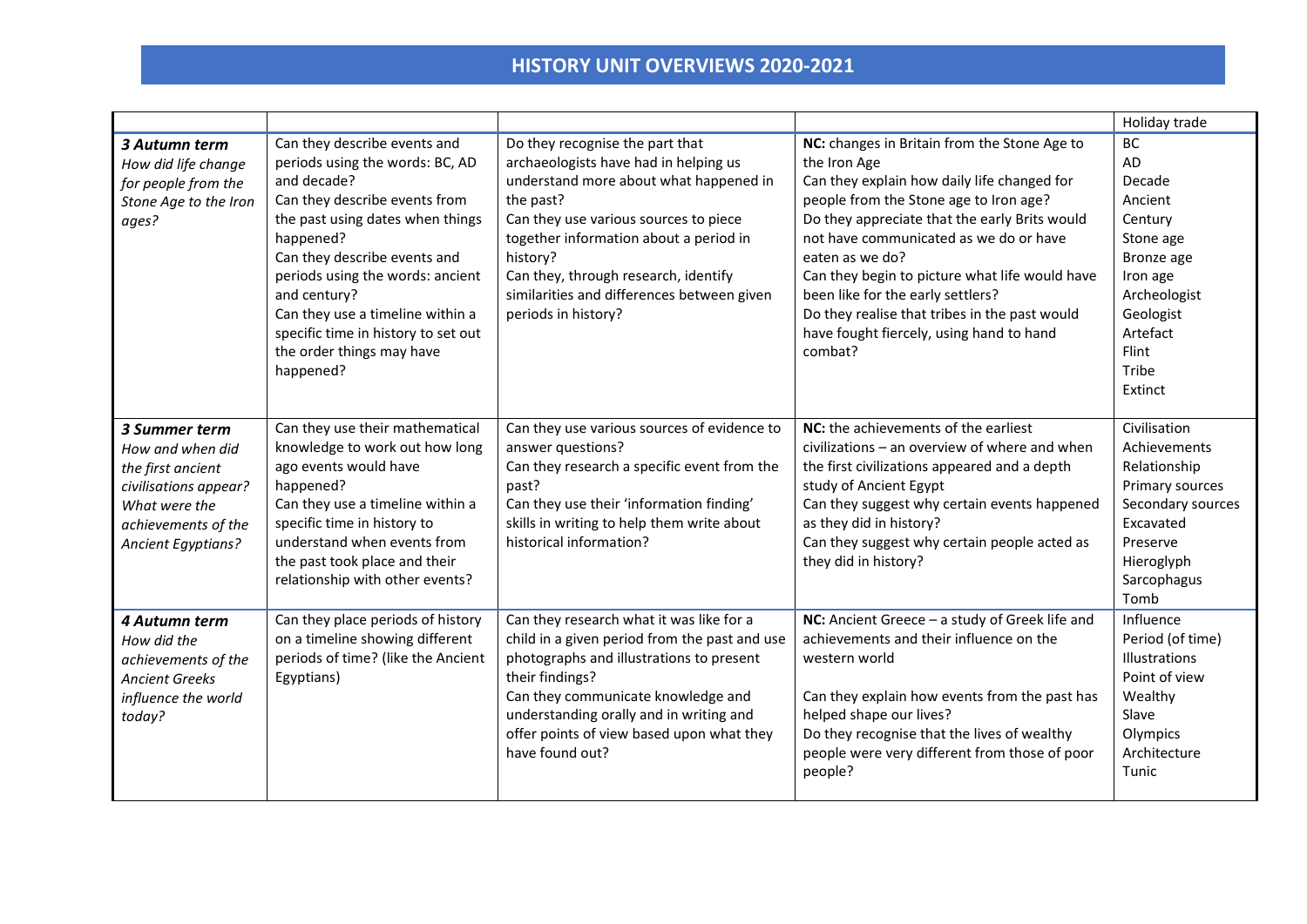| 4 Summer term<br>Why were the<br>Romans so successful<br>and how did this<br>impact on Britain?                | Can they plot history on a<br>timeline using centuries?<br>Can they use their mathematical<br>skills to round up time<br>differences into centuries and<br>decades? | Can they research two versions of an event<br>and say how they differ?<br>Can they compare sources of information<br>and begin to discuss viewpoint?<br>Can they give more than one reason to<br>support an historical argument?       | Do they appreciate how items found belonging<br>to the past are helping us to build up an<br>accurate picture of how people lived in the<br>past?<br>NC: the Roman Empire and its impact on<br>Britain. This could include: the Roman Empire<br>by AD 42 and the power of its army<br>Can they recognise that Britain has been<br>invaded by people over time?<br>Do they realise that invaders in the past would<br>have fought fiercely, using hand to hand<br>combat?<br>Do they know that people who lived in the past<br>cooked and travelled differently and used<br>different weapons from ours? | Successful<br>Impact<br>Historical argument<br>Roman Empire<br>Invaded (invasion)<br>Combat<br>Weapons<br>Army<br>Soldier<br>Conquests<br>Ruler |
|----------------------------------------------------------------------------------------------------------------|---------------------------------------------------------------------------------------------------------------------------------------------------------------------|----------------------------------------------------------------------------------------------------------------------------------------------------------------------------------------------------------------------------------------|---------------------------------------------------------------------------------------------------------------------------------------------------------------------------------------------------------------------------------------------------------------------------------------------------------------------------------------------------------------------------------------------------------------------------------------------------------------------------------------------------------------------------------------------------------------------------------------------------------|-------------------------------------------------------------------------------------------------------------------------------------------------|
|                                                                                                                |                                                                                                                                                                     |                                                                                                                                                                                                                                        |                                                                                                                                                                                                                                                                                                                                                                                                                                                                                                                                                                                                         | Emperor<br>Toga                                                                                                                                 |
| 5 Autumn term<br>Who were the Anglo-<br>Saxons and what was<br>their way of life like?                         | Can they use dates and historical<br>language in their work?<br>Can they use their mathematical<br>skills to work exact time scales as<br>need be?                  | Do they appreciate how historical artefacts<br>have helped us understand more about<br>British lives in the present and past?<br>Can they identify differences between<br>sources to help them put together an idea<br>about the past? | NC: Britain's settlement by Anglo-Saxons and<br>Scots. This could include: Anglo-Saxon<br>invasions, settlements and kingdoms: place<br>names and village life<br>Can they recognise that Britain has been<br>invaded by several different groups over time?<br>Can they explain the role that Britain has had in<br>spreading Christian values across the world?<br>Do they have a good understanding as to how<br>the British way of life has changed over the<br>years - including transport of people and<br>goods?                                                                                 | Migration<br>Settlement<br>Kingdoms<br>Village life<br>Role<br>Trade<br>Christian                                                               |
| <b>5 Summer term</b><br>Why did the Anglo<br><b>Saxons and Vikings</b><br>fight for the Kingdom<br>of England? | Can they draw a timeline with<br>different time periods outlined<br>which show different<br>information, such as, periods of                                        | Can they test out a hypothesis in order to<br>answer a question?<br>Can they explain the difference between a<br>primary and secondary source and begin to<br>discuss its reliability?                                                 | NC: the Viking and Anglo-Saxon struggle for the<br>Kingdom of England to the time of Edward the<br>Confessor. This could include: Viking raids and<br>invasion                                                                                                                                                                                                                                                                                                                                                                                                                                          | Attack<br>Invaders and<br>settlers<br>Hypothesis<br>Raid                                                                                        |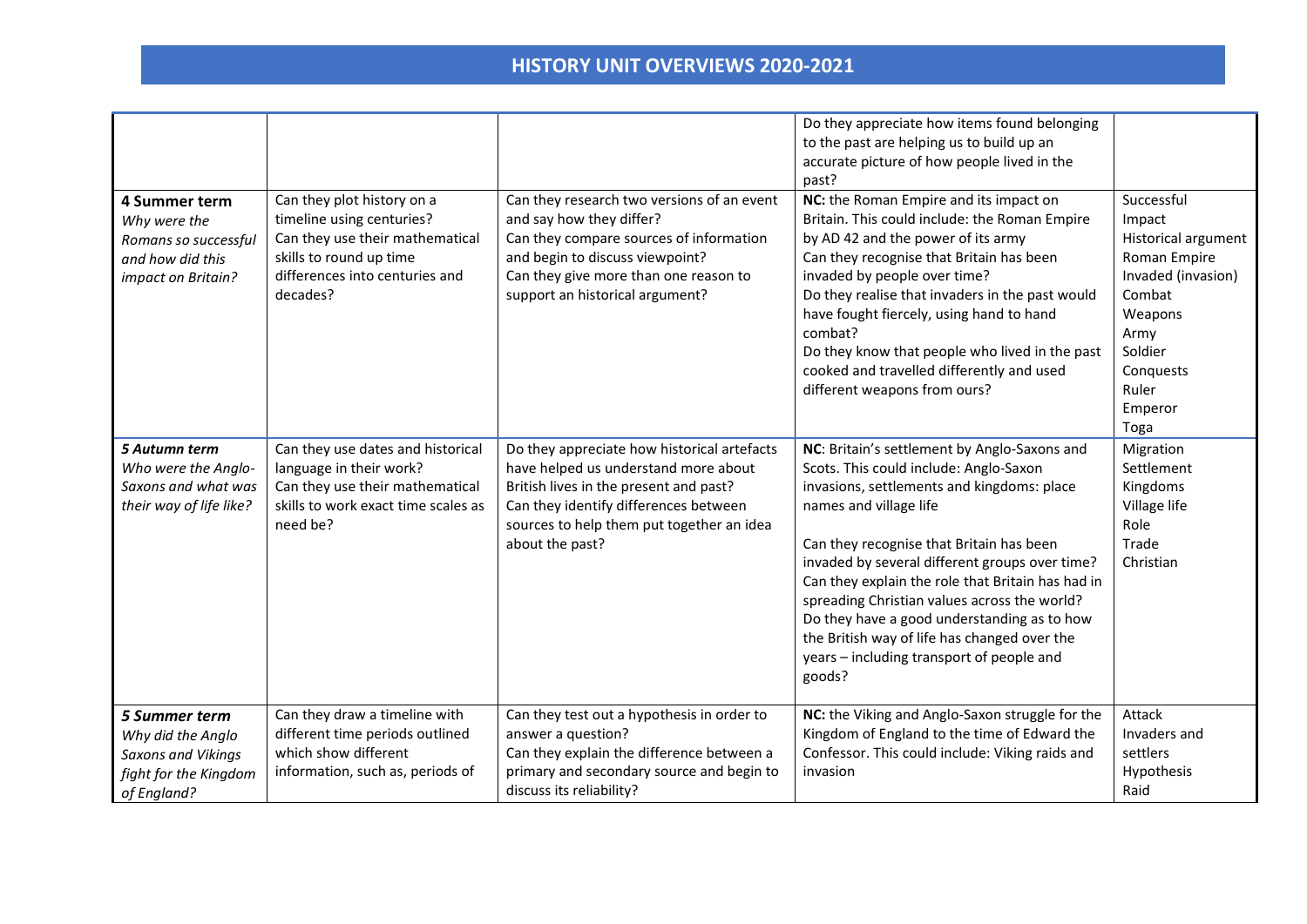|                                                                                                            | history, when famous people<br>lived, etc.?<br>Can they use their mathematical<br>skills to work exact time scales<br>and differences as need be?                                                              |                                                                                                                                                                                                                                                                                                                      | Do they appreciate that wars have happened<br>from a very long time ago and it is often<br>associated with invasion, conquering or<br>religious differences?<br>Can they make comparisons between historical<br>periods; explaining things that have changed<br>and things which have stayed the same?<br>Comparing Anglo-Saxon way of life to the time<br>when Viking invasions were happening?                                                                                                                                                                       | Viking<br>Conquer (ing)<br>Religious<br>East of England<br>Coast<br>Europe                                                                                                                            |
|------------------------------------------------------------------------------------------------------------|----------------------------------------------------------------------------------------------------------------------------------------------------------------------------------------------------------------|----------------------------------------------------------------------------------------------------------------------------------------------------------------------------------------------------------------------------------------------------------------------------------------------------------------------|------------------------------------------------------------------------------------------------------------------------------------------------------------------------------------------------------------------------------------------------------------------------------------------------------------------------------------------------------------------------------------------------------------------------------------------------------------------------------------------------------------------------------------------------------------------------|-------------------------------------------------------------------------------------------------------------------------------------------------------------------------------------------------------|
| 6 Autumn term<br>How was WW2 a<br>significant turning<br>point in British<br>history and for<br>Lowestoft? | Can they say where a period of<br>history fits on a timeline and how<br>it compares to other periods of<br>history?<br>Can they place specific events on<br>a timeline by months and years?                    | Can they look at two different versions and<br>say how the author may be attempting to<br>persuade or give a specific viewpoint?<br>Can they identify and explain their<br>understanding of propaganda?<br>Can they describe a key event from Britain's<br>past using a range of evidence from<br>different sources? | NC: A local history study. A study of an aspect<br>or theme in British history that extends pupils'<br>chronological knowledge beyond 1066<br>Can they describe historical events from the<br>different period/s they are studying/have<br>studied?<br>Do they appreciate that significant events in<br>history has helped shape the country we have<br>today?<br>Can they summarise how Britain has had a<br>major influence on world history?<br>Can they describe features of historical events<br>and people from past societies and periods<br>they have studied? | Turning point<br>Significant<br>Specific<br>Viewpoint<br>Propaganda<br>Versions<br>Theme<br>Summarise<br>Society (ies)<br>Military<br>Trench<br>Rations<br><b>Bombing raids</b><br>Slaughter<br>Blitz |
| <b>6 Summer term</b><br>What was the role of<br>Baghdad in the Early<br>Islamic civilisation?              | Can they place specific events on<br>a timeline by decades and<br>centuries?<br>Can they place features of<br>historical events and people from<br>past societies and periods in a<br>chronological framework? | Do they appreciate how historians put<br>together historical artefacts to help them<br>piece together information about people<br>who lived a long time ago in the past?<br>Can they make links between different<br>civilisations from different parts of the<br>world e.g Baghdad and Romans/Anglo-<br>Saxons?     | NC: a non-European society that provides<br>contrasts with British history - one study: early<br>Islamic civilization, including a study of Baghdad<br>c. AD 900<br>Can they summarise the main events from a<br>specific period in history, explaining the order<br>in which key events happened?                                                                                                                                                                                                                                                                     | Islamic civilsation<br>Dynasty<br>Golden age of Islam<br>Situated<br>Trade routes<br>Caliph<br>Fertile<br>Government<br>Mosque                                                                        |